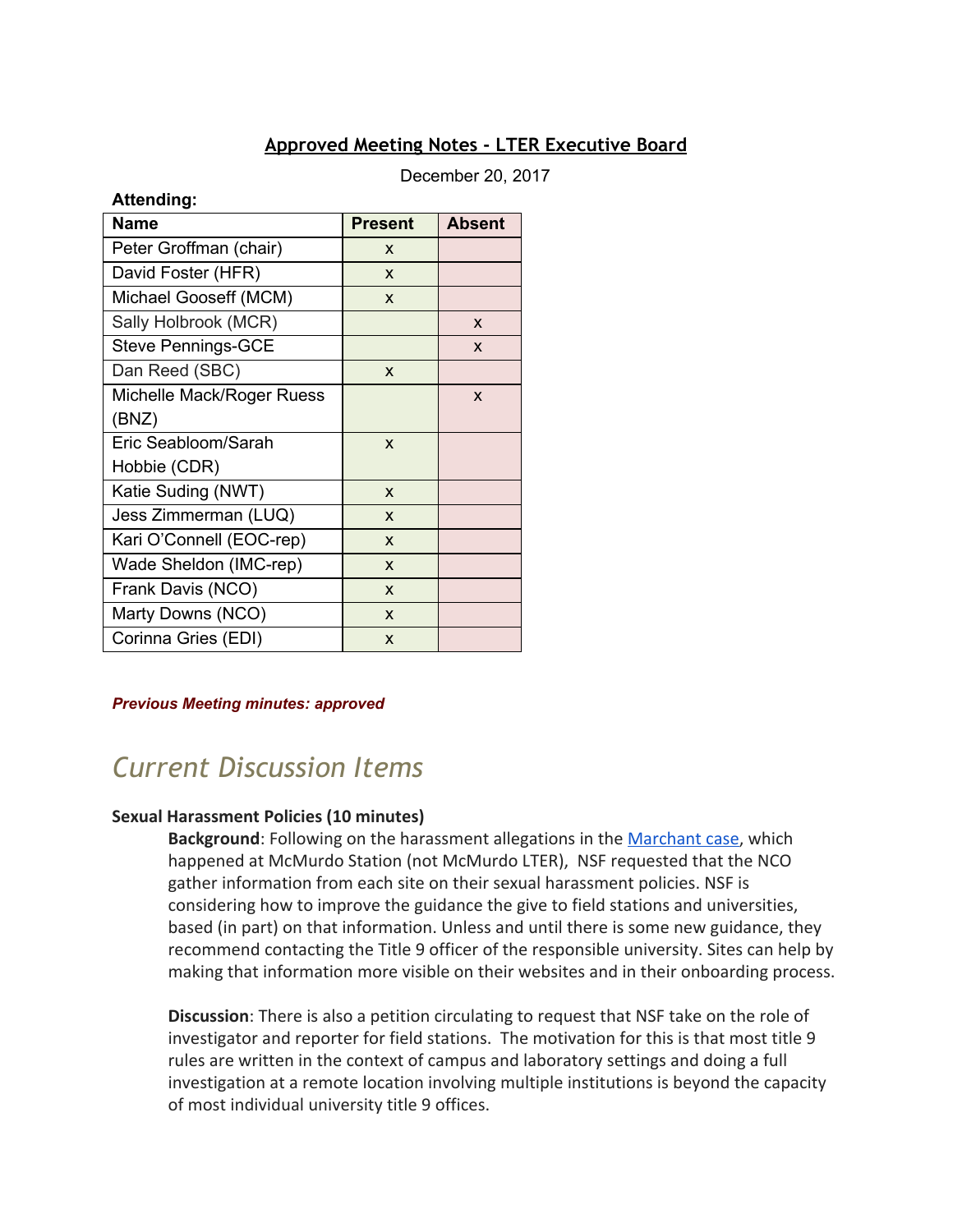Mike Gooseff has been asked to sign and does not intend to. He would favor starting a dialog with NSF about what can reasonably be done. Gooseff also noted that he is a new member on the polar research board at the National Academies and that there may be some opportunities to make recommendations through that avenue and related relationships.

**Outcomes**: Some suggestions emerged for things that could be done in the short-term:

- Ensure (to the extent possible) that institutions require participants to take any existing sexual harassment trainings.
- Share ideas across sites for preventative/proactive training and communications at the sites.
- In addition to end of year surveys, consider doing shorter surveys along the way in order to maintain communications and nip any potential problems in the bud.

Mike Gooseff, Marty Downs, and Frank Davis volunteered to form a working group that could bring a few key recommendations to the Executive Board.

#### **Science Council Meeting**

#### **Background:**

- Date: May 15-18 at NTL
- A theme was proposed at 2017 Science Council: Land Cover/Land Use Change, moving on from core biophysical themes to include core SES themes.
- But we don't yet have an organizing committee and we discussed many possible changes to the structure of the meeting (bringing data , setting up working groups before the meeting, defining who the "second" should be), but didn't decide whether there were any specific suggestions we wanted to try to implement.

#### **Discussion:**

- Peter Groffman thinks we have not covered all 5 original core areas, i.e., we have not covered organic matter, which no one could recall covering. Marty Downs will verify that is true.
- Could we bring more students and postdocs? It would improve leadership development and would engage more junior scientists in the synthesis process, which might speed the time to products.
	- We have a limited budget and not much room to change the composition of attendees. Some sites need to commit their second person to someone who will be stepping into leadership -- whether or not they have expertise in the theme topic.
	- $\circ$  Perhaps we could identify just one or two who have an a priori interest in the theme area? Yes, that might be feasible, but how would we choose them?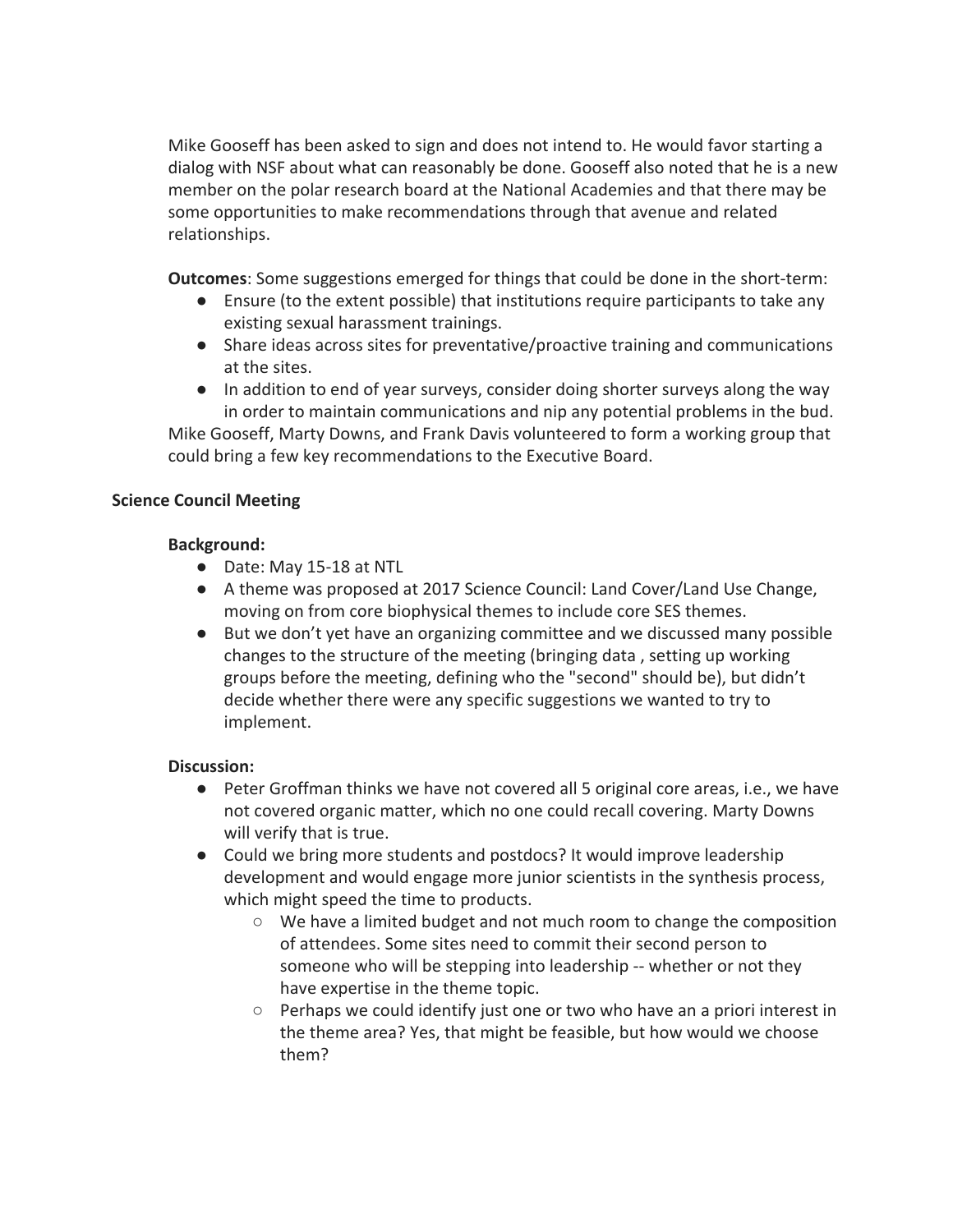- Do we need to revisit what our expectations are for synthesis? Many products so far have been fairly general. Is that the most we can hope for? Is an annual cycle too quick? Should we allow more time?
- Did we do a post-meeting evaluation last year? No. That would be valuable.
- If the theme is Movement of Organic Matter, it would be great to get someone who was involved in some of the long-term organic matter-related experiments (DIRT, LIDET) to take a role on the organizing committee. Peter Groffman will reach out to Kate Lajtha.
- Could we ask people to bring data? Possibly ask people from different domains, e.g. Emily Stanley could recommend someone working on carbon manipulation in lakes; Chris Craft is doing lots of coastal carbon work; Jim McClelland from BLE is doing marine carbon cycling.
- What about coupling between the Science Council meeting and the and the All Scientists' Meeting?
- The history of our current structure goes back to a statement that Steve Carpenter made at one of the Science Council meetings, that "all we do at these meetings is business." The current approach gives us a chance to share and discuss science. So the question really is: is the current approach serving the purpose?
- We can also ask -- are we giving short shrift to the business in this model?
- Do we need more or less time in the program for interactions with the NSF Program Officers?
- Do we need to allow more time for PI discussions, e.g., how we really run our sites? This would likely be particularly useful for the new sites.

**Outcome:** Let's do a (very short) PI survey the next discussion.

#### **Nominating Committee for Executive Board Chair**

The ideal makeup will be senior people who have been substantial contributors to the the community, since they are harder to refuse. Several names came up, Peter Groffman will approach them.

#### **Committee updates:**

## **Environmental Data Initiative (Corinna Gries):**

- EDI had a big presence at the American Geophysical Union meeting, including participating in 2 symposia, staffing an exhibition booth and volunteering at ESIP data help desk.
- EDI proposed a lightning session at Ecological Society of America meeting on "What's keeping you from archiving your data?"
- Having discussions with journal publishers on how they can help people get credit for publishing data.
- EDI has been been told that we should should apply for refunding through the maintenance track at Biological Infrastructure.
	- Do you know if it's a new competition or a renewal? It's not 100% clear but seems like a renewal.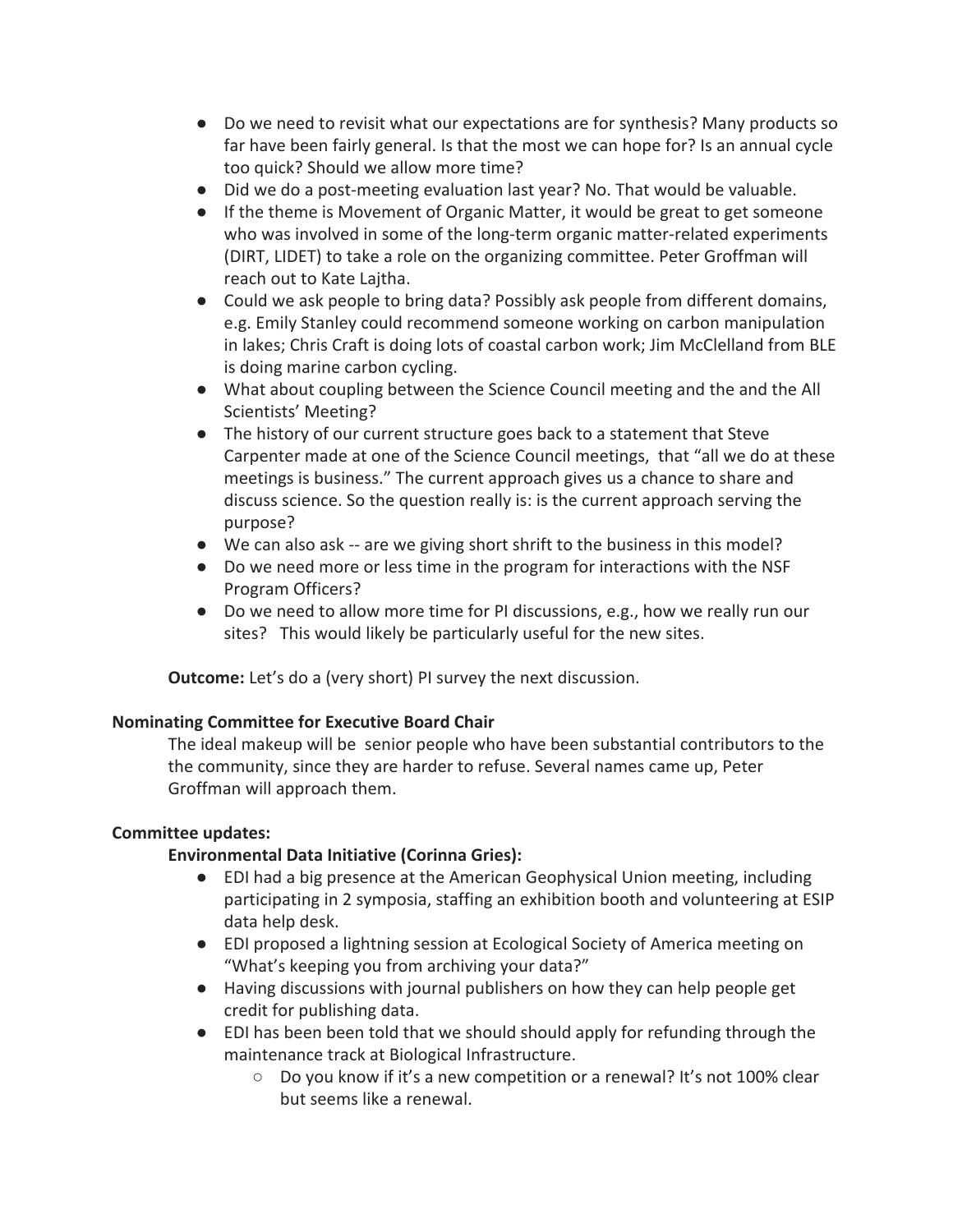- Maybe the Network Communications Office can get some information at the upcoming site review.
- EDI is offering three summer internships -- based at sites but coordinated through EDI. EDI received 19 project proposals from sites who want to host an intern.

## **Network Communications Office (Marty Downs and Frank Davis):**

### **Informational updates**

- [Synthesis Working group webinars](https://lternet.edu/stories/2018-synthesis-webinars/) launch January 11
- International DCL submitted, l[ink to final document](http://intranet2.lternet.edu/documents/2017-accelnet-dcl-submission)
- Web site review (1 minutes)
	- View the new site (in progress) at lter.ndic.com
	- user login: dev
	- pass: ndicdev
	- Feedback email to downs@nceas.ucsb.edu or (preferred) via [googledoc](https://docs.google.com/document/d/1bgL01aU6BJa7_kdpNfAtQ4hZx73eP34mSxun6IPyENw/edit?usp=sharing)
- Mid-term site review January 16 and 17

#### **Discussion**:

- Has the NCO heard anything about their plans for a renewal?
	- We think they will go with an open call for proposals. We'll let you know when we know.
- $\bullet$  If the NCO gets on a routine where it's a competitive proposal every 5 years -- is that a good idea?
	- There's a lot of effort that goes into transition. The NCO will share our 2-year assessment with the Executive Board.
- At least the renewing grant process would work OK for for the NCO (as opposed to EDI).
- In the past, the network office proposal was always open to other competition; there just wasn't much.
- Clarification: it was cooperative agreement.

## **Information Management Committee (Wade Sheldon):**

- Working with EDI on plans to fine tune data metrics
- Working on common approaches for meeting the NSF mandates for renewal data reporting.
- There was some concern about lack of information on bibliography, personnel updates, climDB

## **Education and Outreach Committee (Kari O'Connell)**

- The Committee meets monthly and is starting to have lots of conversations about the All Scientists' Meeting, including some discussion of art-science collaboration
- Undergraduate REU working group has been active, looking at the possibility of a cross-site REU
- Committee is reaching out to data management people about bringing data to the K-12 classroom.